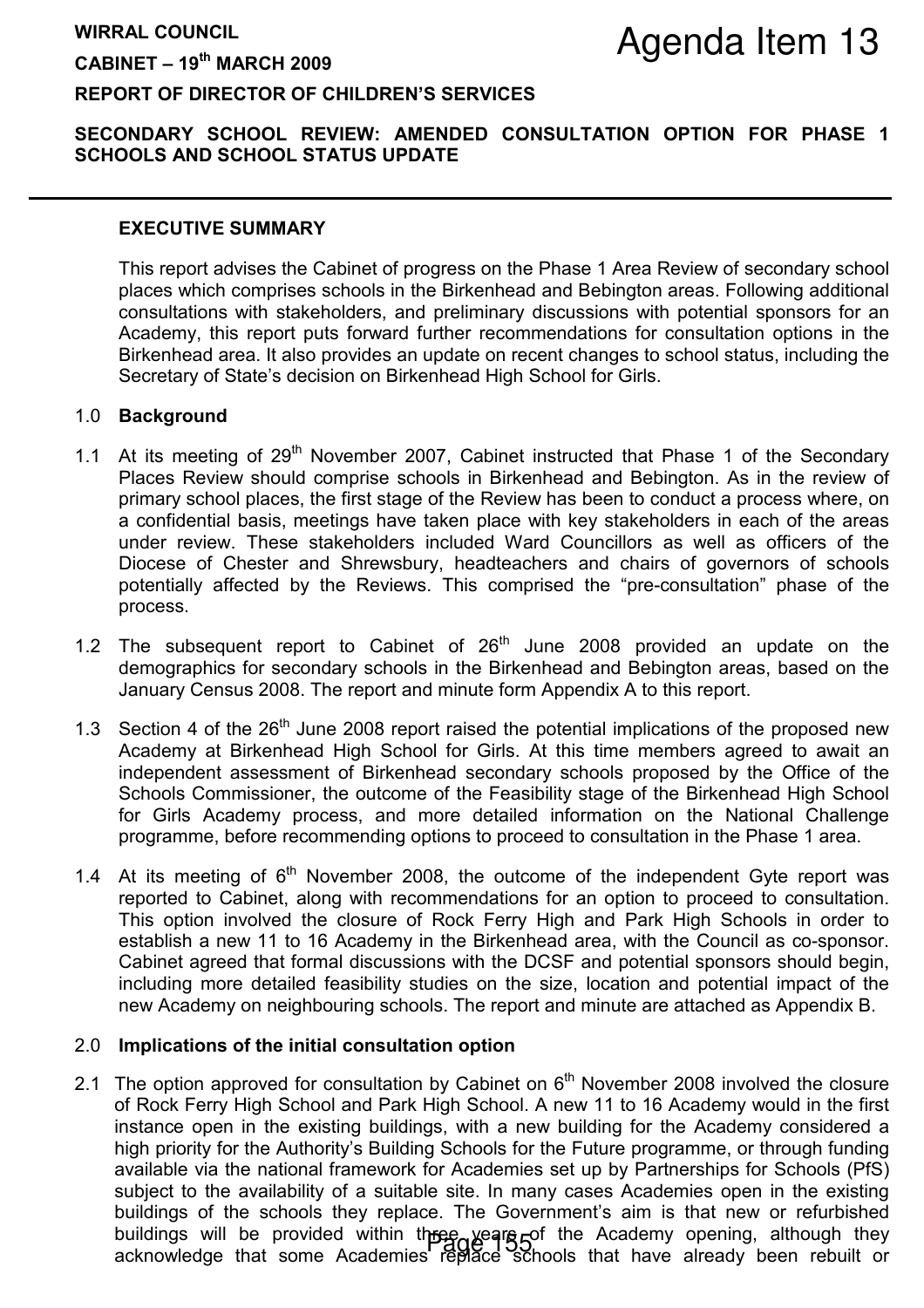refurbished.

2.2 Through further discussions with various local stakeholders, including school and member representatives, it became clear that this initial option would leave some key issues unresolved.

## **Demographics**

- 2.3 There are projected to be 24 forms of entry (FE) of pupils in 2013 (30 pupils per FE). Assuming that grammar school and Catholic high school entry continues at present levels, and that the new Birkenhead High School for Girls Academy will retain pupils who would otherwise have attended schools outside Birkenhead, it is sensible to plan for 27 FE of pupils, which allows a degree of surplus places to enable parental choice to operate.
- 2.4 Within this area, Woodchurch High School, the LA BSF One School Pathfinder, takes 9 FE of pupils, and as a newly built school can be expected to continue its long term popularity with parents. Prenton High School takes 5 FE of girls, and a conservative estimate of Birkenhead High School for Girls Academy intake is for 3 FE of girls to attend that school at age 11. This leaves 10 FE of pupils to be distributed between the remaining schools, of which 9 FE will be boys, and 1 FE girls.
- 2.5 The proposed establishment of Birkenhead High School for Girls Academy exacerbates the gender imbalance in places already present in Birkenhead, due to the presence of more single sex girls places than boys. There are currently no non-selective boys places available in Birkenhead. Existing mixed sex schools already demonstrate an imbalance in their intakes. Across all current mainstream Birkenhead schools, 52% of pupils are girls, and 48% are boys. Park High, Ridgeway High, Rock Ferry High and Woodchurch High already accommodate proportionately more boys than would be expected, a feature particularly demonstrated at Rock Ferry High where just 1 in 3 pupils are girls.

|                                                        | Total<br>Places 11-<br>18 | <b>Boys</b><br>places | Girls<br>places  | Mixed<br>places | % Boys on roll |
|--------------------------------------------------------|---------------------------|-----------------------|------------------|-----------------|----------------|
| Park High                                              | 1250                      |                       |                  | 1250            | 53.9%          |
| <b>Prenton High</b>                                    | 791                       |                       | 791              |                 | $0\%$          |
| Ridgeway High                                          | 886                       |                       |                  | 886             | 56.4%          |
| Rock Ferry High                                        | 1232                      |                       |                  | 1232            | 67.0%          |
| Woodchurch High                                        | 1396                      |                       |                  | 1396            | 55.0%          |
| <b>St</b><br>Anselm's<br>College<br>(Catholic grammar) | 981                       | 981                   |                  |                 | 100%           |
| Hall<br>School<br>Upton<br>(Catholic grammar)          | 954                       |                       | 954              |                 | 0%             |
| <b>Birkenhead</b><br>High School<br>(proposed)         | 700                       |                       | 700              |                 | $0\%$          |
| Total                                                  | 8190                      | 981<br>(12%)          | 2445<br>$(30\%)$ | 4764<br>(58%)   |                |

Table above shows 2008 Net Capacity divided into single sex and mixed places. Percentage of Boys in mixed sex schools is as at January 2009 Census.

2.6 The Authority is committed to narrowing attainment gaps; this includes performance differences between boys and girle Jeanagers who attend single-sex schools do no better or worse in exams than those in co-educational schools, according to ESRC research (2007), but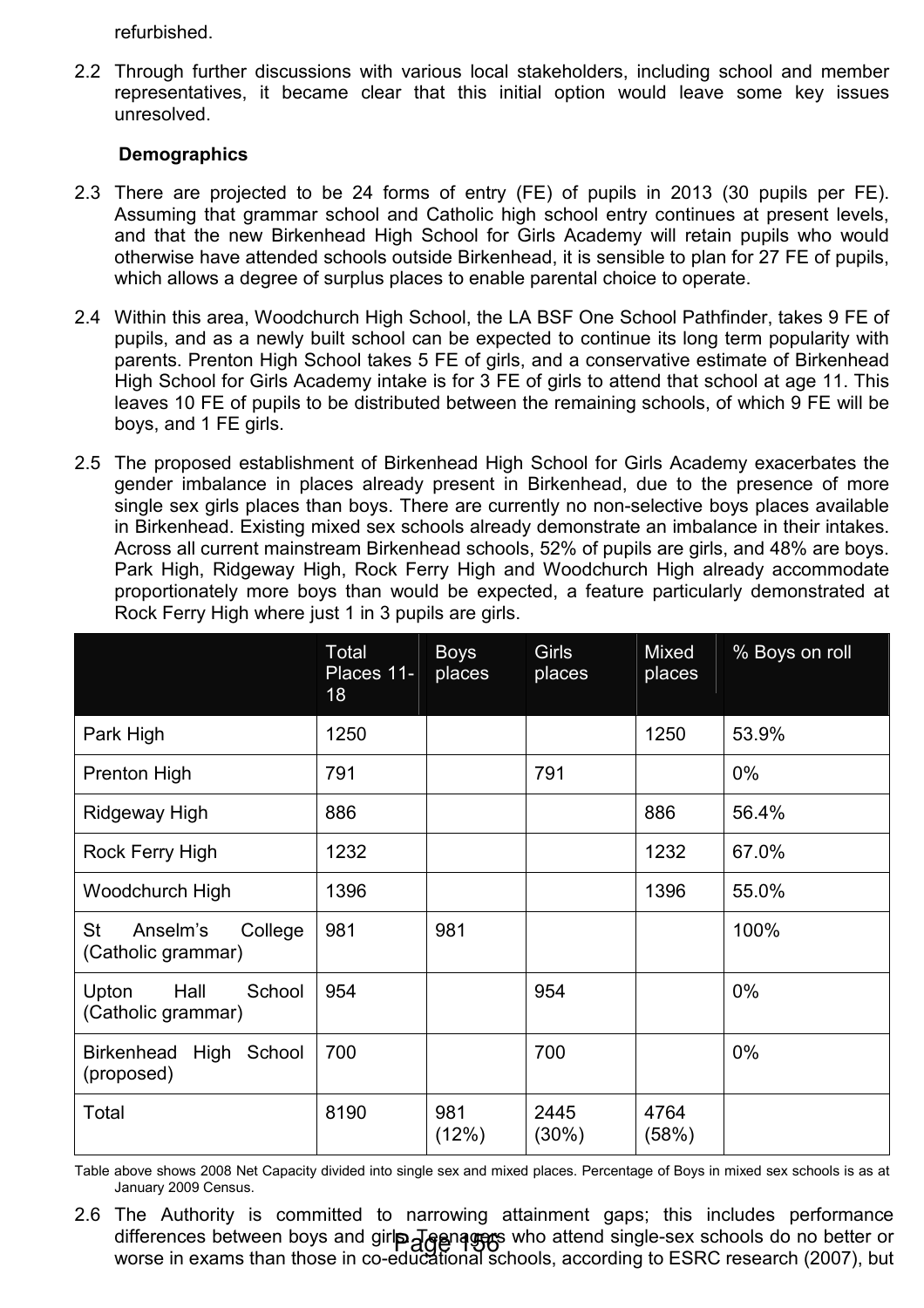they are twice as likely to study subjects not traditionally associated with their gender, for example boys are more likely to study English and languages. However, the study showed that in terms of exam results, boys and girls do no better in single sex education once their family background and previous ability were taken into account. No overall differences were found between the performance of boys in single-sex and mixed comprehensive schools. However, more detailed investigation by NFER (2002) revealed that boys with lower prior attainment achieved better average GCSE scores in single-sex schools, while boys with higher prior attainment took slightly more science GCSEs and achieved higher total GCSE science scores in single-sex schools.

- 2.7 The establishment of an 11 to 16 mixed sex Academy would not redress the balance of terms of access for Birkenhead parents to single sex boys non-selective places. In the light of this, it is proposed to consult upon the establishment of a single sex 5 FE non-selective Boys Academy, to complement existing high quality provision for girls at Prenton High School. The equivalent Boys school to Prenton High School for Girls was originally Prenton Secondary Modern School for Boys, accommodated in the buildings of what is now Devonshire Park Primary School until 1970/71. The last all boys community secondary school, Birkenhead Institute High School in Claughton, closed in 1993.
- 2.8 The new building for the Boys Academy would ideally be located centrally within Birkenhead, close to transport links to allow access from a wide area, and preferably near to Prenton High School for Girls. This would allow future close co-operation between the two schools, possibly including potential for shared facilities, community use and teaching expertise.
- 2.9 To this end, the Authority has examined a number of provisional sites, not all of which are owned by the Council, for a new secondary school in the Birkenhead area. The most suitable in terms of size, location and access is Borough Road playing fields, near to Tranmere Rovers Football club. Shaftesbury Youth Club pavilion, built in 1971, is located off Mendip Road, Prenton, on adjacent playing fields which could also form part of the extended site of the new Academy, with scope for continued and enhanced community use of the new school and the playing fields. There are planning implications as these are UDP designated playing fields. Shaftesbury Youth Club has been supported by the Council in a bid for £1.4 million as part of the "My Place" initiative. There are strong synergies with the Academy proposal. It is recommended that discussions with Shaftesbury Youth Club now take place regarding possible use of the site and their collaboration with the project.
- 2.10 Assuming the new school is established as a 5 FE 11 to 16 boys Academy, by 2013 there are projected to be 5 FE of mixed 11 to 16 boys and girls available to attend a further secondary school in Birkenhead. Examination of where pupils live, and where they choose to go to school, indicates that those pupils who live in north and north-west Birkenhead, e.g. Bidston, Beechwood, Claughton and Noctorum who currently attend Ridgeway High School and Park High School, would be unlikely to travel to either the proposed Boys Academy or Prenton High School for Girls. These pupils would be best served by a centrally located school within Birkenhead.
- 2.11 The two potential sites for the 11 to 16 mixed sex Academy are Ridgeway High School and Park High School. Ridgeway High School's main building is in poor physical condition, and would be considered a high priority for a rebuild under Building Schools for the Future. The Council is committed to maintain Park High School's high quality, recently renovated building until 2031 under a PFI contract, or face a likely expensive buy-out from the contract unless an alternative Council use could be found in the event of the school closing.
- 2.12 Cabinet is asked to consider an amendment to the original consultation option, whereby a 5 FE 11 to 16 Boys Academy would be established near to Prenton High School for Girls, and a 5 FE 11 to 16 mixed sex Academy established at the Park High site. This would require the contemporaneous closure of not only Park High and Rock Ferry High, but also Ridgeway High School.
- 3.0 Implications of the new Option Page 157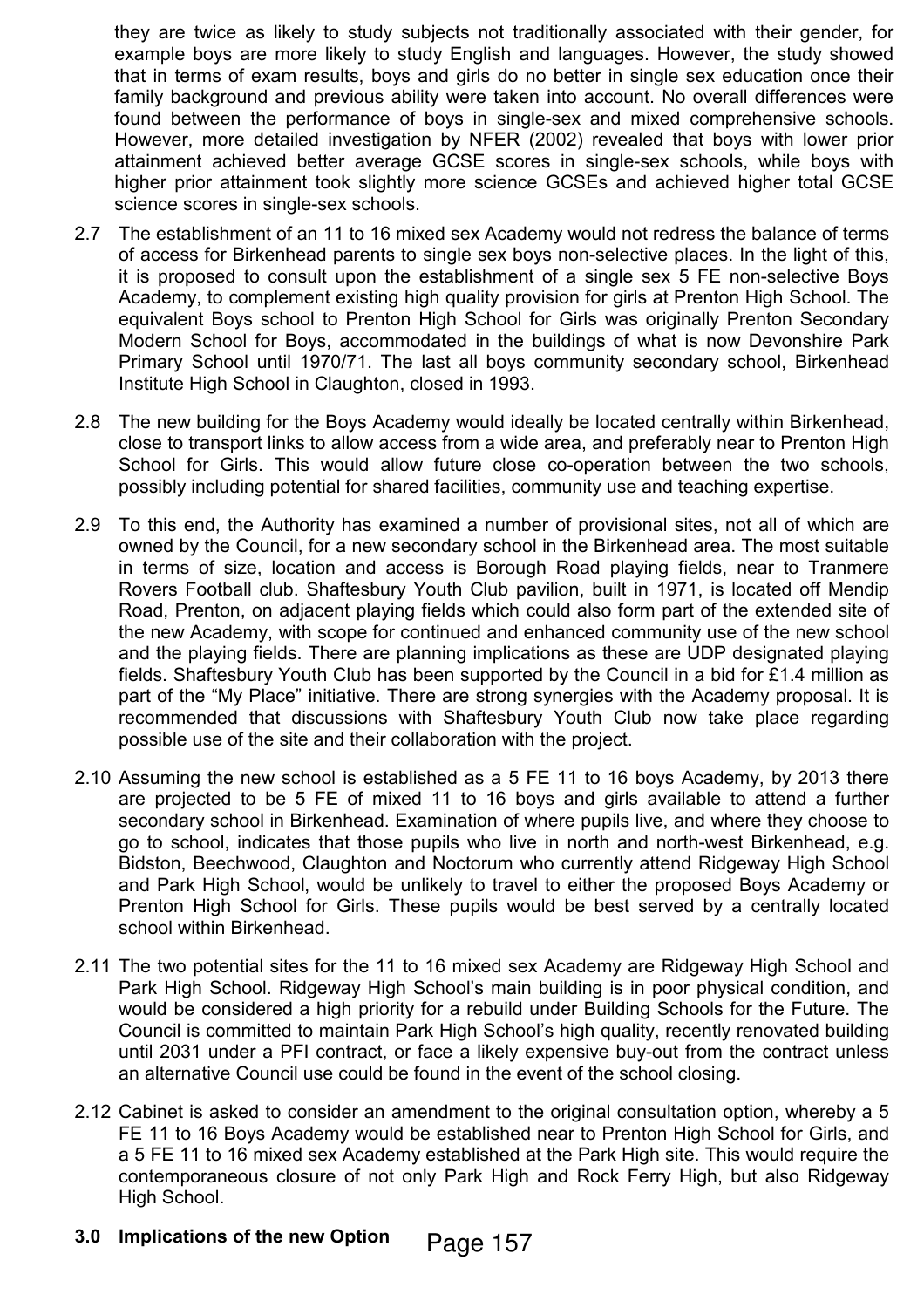- 3.1 Park High School's building can become a mixed sex Academy immediately on opening. Little or no alteration would be required, but the school could be considered for further enhancement under the Academy programme. Pupils attending Rock Ferry High School and Ridgeway High School would remain in their existing buildings ahead of the construction of a new building for the Boys Academy. A strategy to minimise disruption would need to be consulted upon as part of the Feasibility Stage.
- 3.2 If all stages of the Academy process are followed smoothly and speedily, it should be possible to formally establish the two Academies from September 2010. Pupils will be educated on existing sites during a transition period.
- 3.3 The Rock Ferry site and Ridgeway site would be closed and could be considered for other uses, declared surplus to requirements or designated wholly or in part as playing field in order to offset the use of UDP playing fields elsewhere. Distribution of any potential proceeds from any future site sale would be best agreed legally with the Academy Trust during the Feasibility stage. The Sanderling unit currently based at Rock Ferry High School would be relocated to another local school, possibly the mixed Academy at Park High School. The City Learning Centre and community facilities at the Ridgeway site would be retained.

### 4.0 Sponsorship

- 4.1 On  $6<sup>th</sup>$  November 2008, Cabinet approved discussions with potential sponsors of new Academies in Birkenhead. The role of the sponsor in an Academy is vital, since not only is there a potential financial contribution, but the sponsor determines the ethos and vision of the Academy, including appointing the majority of governors, and appointing the first Principal.
- 4.2 The Council's Corporate Plan identifies raising the aspirations of young people, particularly those of low attainment, as one of its key objectives. This leads to priorities for improvement related to narrowing the gap in educational standards between those from poorer and more affluent backgrounds, and also increasing the proportion of poorer children transferring to further and higher education. These proposals are intended to make a significant contribution to meeting these aims. Raising the aspirations of young people is central to the philosophy of the Academy movement and the role of sponsors is regarded as a particularly significant feature. It is therefore very important that the sponsorship group for each Academy contains organizations able to make a practical contribution in this area.
- 4.3 Ideally, it is desirable that the sponsorship group for each Academy should contain:
	- A university: working with Academy to encourage progression into HE, to bring cutting edge expertise to the staff group and critically, to raise the sights of students;
	- A college: to act as a key post 16 partner to these 11 to 16 institutions, to encourage progression into post 16 education, develop 14 to 19 continuity and offer expertise in the vocational curriculum;
	- An industrial or commercial partner: to help the Academy to focus on employment skills, to provide expertise in enterprise skills and in business management;
	- Wirral Council: to ensure that the Academy remains linked to the community, close to the democratic process and also as the largest single employer in Wirral.

Initial approaches have been made to organisations in all these categories and have been positively received.

4.4 Sponsors are expected to jointly contribute £2 million over five years towards an endowment fund for the Academy, with £500,000 of this "up-front" at the time of the Funding Agreement. Educational establishments and the Council would be exempt from this requirement, and the size of the contribution from private sponsors would be reduced proportionately. If each proposed Academy has four sponsors, three of whom are exempt, the industrial sponsor proposed reducing has real opposed, the contract and example, are madellar opened. with the remaining £375,000 payable over five years. The proceeds of the endowment are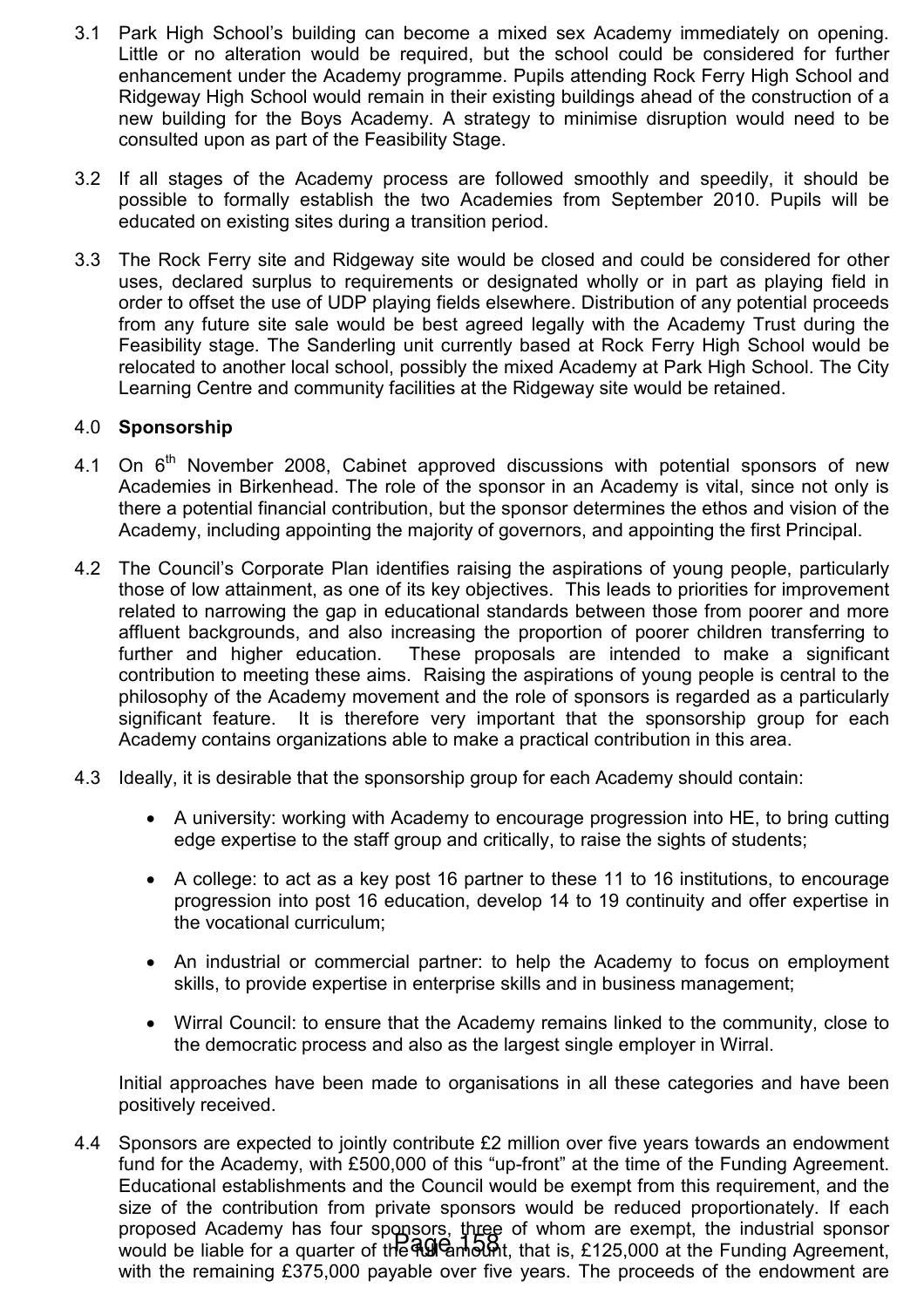spent by the Academy Trust on measures to counteract the impact of deprivation on education in their local communities. Sponsors must be in place before the Expression of Interest can be approved by the Secretary of State.

4.5 Cabinet is asked to approve the principle of sponsors being drawn from the categories listed in 4.3, and to endorse Wirral Council's position as a co-sponsor for each Academy. Further, Cabinet is asked to give the Director all necessary authority to move to formal agreements with one or more of these co-sponsors to proceed to draw up the Expression of Interest (see 5.2 below).

## 5.0 Next steps

- 5.1 This is not a decision-making report, but one which begins the formal process of establishing the nature and feasibility, including consultation, on potential Academies in Birkenhead. Cabinet has already given approval for a consultation on changes to secondary school provision in Birkenhead, including the establishment of an Academy. As a Sponsor, the Council would need to formally sign the Expression of Interest, which would be the subject of a further report to Cabinet.
- 5.2 These Academy proposals are currently in the Brokering Phase, where potential sponsors and projects are identified. The Office of the Schools Commissioner (OSC) when notified by the Authority following Cabinet's decision, will then send a Statement of Intent letter which allows the OSC to appoint consultants to work with the Authority and other sponsors on an Expression of Interest.
- 5.3 The Expression of Interest document (EOI) sets out the proposed vision for the Academy, including the Academy's ethos, specialism, proposed size, age range, location and information about predecessor schools. The EOI must be signed by the sponsors, and by the Local Authority before submission to the Secretary of State for approval to proceed to the Feasibility Phase. The EOI usually takes around 3 months to complete, however in this instance it is hoped to complete the EOI within 2 months.
- 5.4 Under Feasibility, the Council then undertakes formal consultations with schools and other interested parties on the proposals for change, including closure of the predecessor schools. Simultaneously, the DCSF appointed and funded project management consultants will work with the Authority to manage the Feasibility study for the two Academies. The key decision maker is the Project Steering Group, chaired by the lead Sponsor. This will include consultations with Shaftesbury Youth Club about land, and the nature of their association with the project.
- 5.5 Feasibility studies typically take between 6 and 12 months to reach a legally binding Funding Agreement between the Academy Trust and the Secretary of State. If the process runs smoothly and takes nearer 6 months, Principal(s) Designate could be appointed by the end of 2009, with a view to closing the predecessor schools from August 2010 and opening the new Academies in September 2010. Pupils would, however, continue to be educated at their existing sites for some time in order to minimise disruption and allow time for various complex factors to be worked out.
- 5.6 Guidance indicates that there is at least two terms' work for a Principal Designate preparing for the opening of an Academy, and the Authority would recommend that the Sponsor appoint a Principal Designate at least one term prior to opening. Complexities include:
	- Establishing two new institutions, including further development and implementation of the vision, curriculum, admission policy and staffing arrangements designed at the Feasibility stage. These are matters for the Academy Trust in partnership with the Principal Designate.
	- Establishing a boys school and a mixed school from the pupil population of 3 mixed schools. Paragraph 3.2 above indicates and intended transition pattern.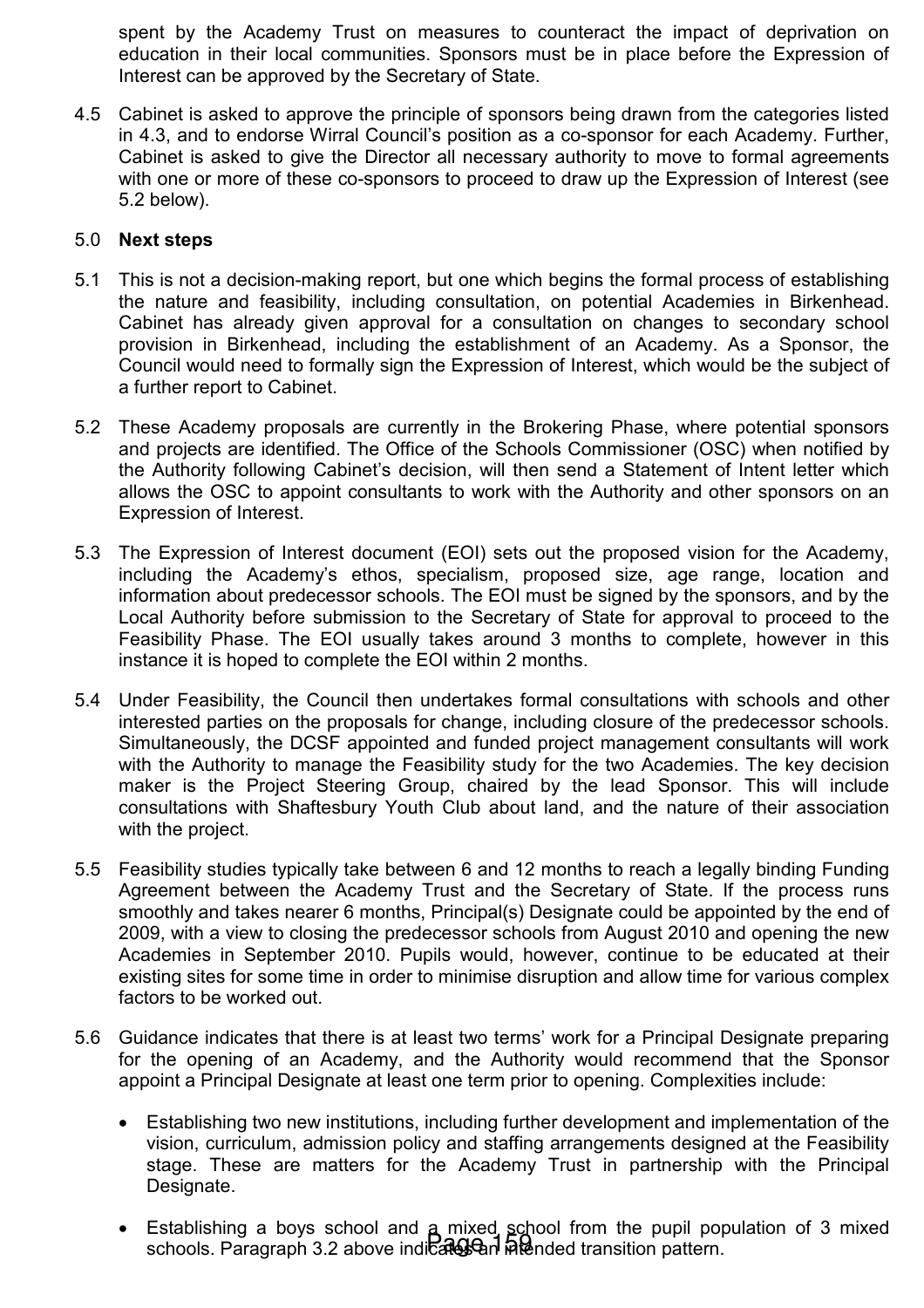- Maintaining parental confidence and avoiding adverse pupil movement during transition.
- For the Boys Academy, co-ordinating a build programme with the organisational changes.
- 5.7 In the event that the Principal Designate is appointed prior to the Funding Agreement being signed, the DCSF has prepared an interim fixed-term contract designed to bridge the gap until the Funding Agreement is signed and a permanent contract can be issued.

#### 6.0 Foundation and Trust school status update

- 6.1 At its meeting of  $13<sup>th</sup>$  March 2008, Cabinet was provided with information regarding different categories of schools. Appendix A to that report provided a list of secondary phase schools that had either published proposals to change status or indicated an intention to consider a change of status at the time of compiling the report.
- 6.2 At that time, three school governing bodies had approved a change from community to Foundation, with three more indicating an intention to consider a change of status.
- 6.3 Appendix C to this report provides an update on this table. A further two schools have approved a change from Community to Foundation, one from Community to Trust. An existing Foundation school, Calday Grange Grammar School for Boys, has now moved from Foundation to Trust.
- 6.4 Four further schools have indicated an intention to consider a change of status, three of these from Community to Trust. Members' attention is drawn to a pattern emerging – of the eight PFI secondary schools, four are now or will shortly become Foundation or Trust schools, with a further two schools indicating an intention to consider a change of status. At the end of the PFI term in 2031, the buildings and land which under Community status would previously have reverted to the Local Authority, under Foundation or Trust status will be signed over to the Governing body without any payment or compensation to the Authority. A high impact risk is that if a school were to close during the PFI term, the Council would be liable for the full unitary charge, and if a suitable alternative purpose could not be found for the building, may incur significant penalty costs to release the Council from the PFI agreement.
- 6.5 Members' attention is also drawn to the advised intention of Wirral Hospital School to consult on a change from Community to Foundation status, the first Wirral special school to do so. All schools, primary, secondary and special, have the option to investigate Foundation status. If carried through, this means that the Hospital school's governing body would become the employer of the school staff, and would take ownership of the school's land and assets. As in mainstream schools, the governing body would become the legally responsible admission authority for the school. However, as a special school in reality there would be little change to the way pupils are placed, either full-time by the Authority via a statement or part-time under negotiation with the pupil's mainstream school, and no possibility for the Governing body to amend the existing admission policy.

## 7.0 Birkenhead High School for Girls Academy update

- 7.1 Following the report to Cabinet of  $15<sup>th</sup>$  January 2009, "Proposal to establish an Academy at Birkenhead High School for Girls", Cabinet's views were sought on the response to the consultation on this proposal. The relevant portion of the Cabinet minute is attached as Appendix D (item 329).
- 7.2 Point (2) of the Cabinet resolution relates to Cabinet's view that if approved, close partnership working between Birkenhead High School for Girls Academy and Prenton High School for Girls would be desirable.
- 7.3 Appendix E is a letter from Barbara Harrison, Chief Executive of the Girls Day School Trust (GDST). In this letter, the GDST **Bage that the price that is to establish** the Birkenhead High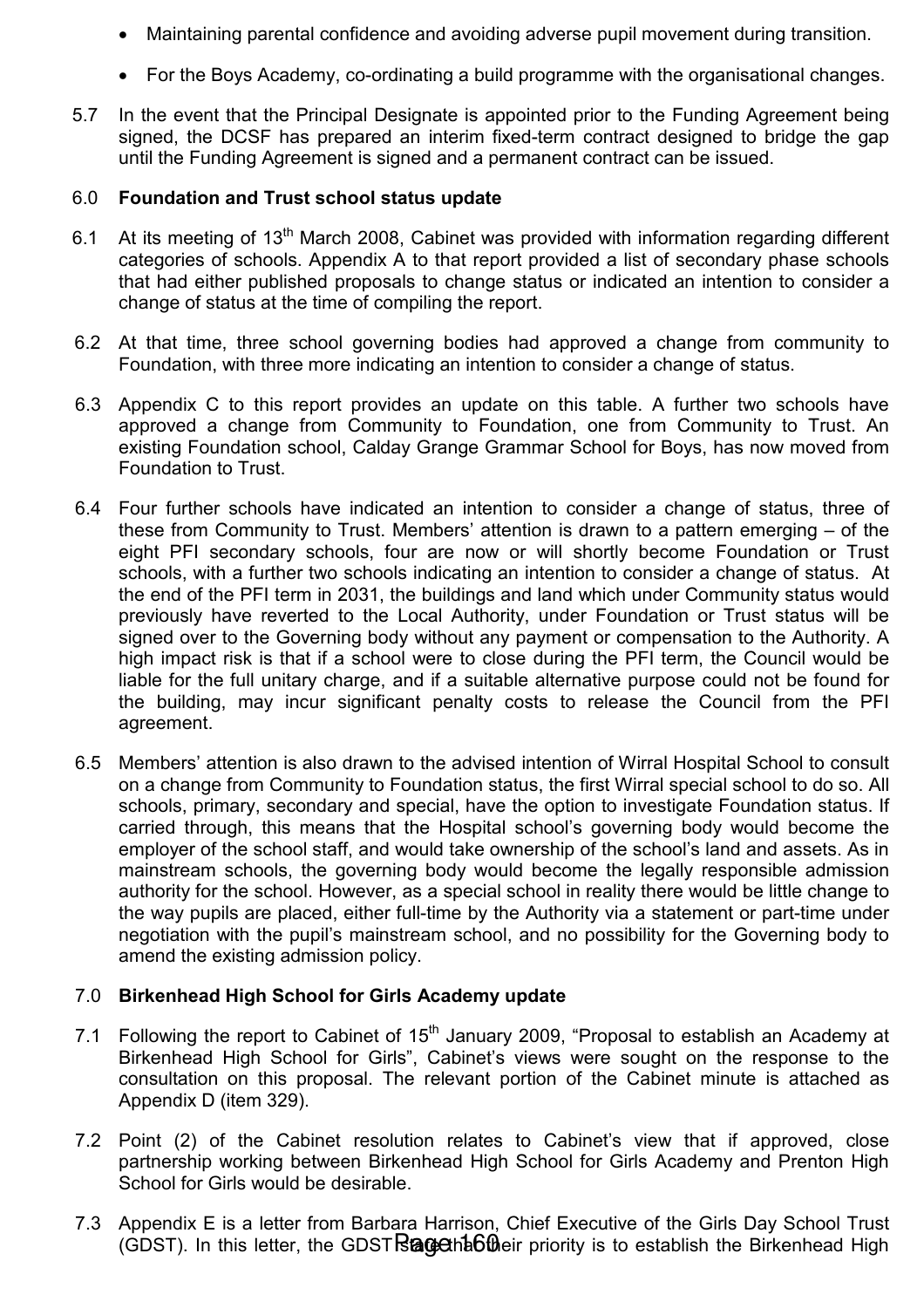School for Girls Academy as an institution and allow it to "bed down", whilst not ruling out a partnership working arrangement with Prenton High School in the long term.

- 7.4 Following the closure of the consultation, the Authority was asked to confirm that consultation had taken place, and did so prior to 13<sup>th</sup> February 2009. At the time of writing, the Department has not officially been informed of the Secretary of State's decision on this proposal, however a press release from the GDST indicates that the legally binding Funding Agreement has now been signed by the Secretary of State and the GDST in order to establish a 3 to 18 all-ability state funded Birkenhead High Academy for Girls from September 2009.
- 7.5 There are substantial and wide-ranging implications to the Authority, not only in terms of school place planning and data sharing with the new Birkenhead High Academy, but in terms of financial and staffing implications of the Authority's involvement with the procurement and delivery of £11 million of capital works at the Birkenhead High Academy sites. These will form the subject of a further report to Cabinet in Summer 2009.

## 8.0 Building Schools for the Future (BSF)

- 8.1 As reported to Cabinet on 6<sup>th</sup> November 2008, a revised Expression of Interest for early entry to BSF was submitted to the DCSF at the end of November 2008.
- 8.2 The outcome of this Expression of Interest and revised national time scales is expected in March 2009. Preliminary indications released by the DCSF indicate that based on prioritisation by GCSE attainment and deprivation, in terms of initial projects, Wirral is ranked  $26<sup>th</sup>$  out of the 70 local authorities for phase 1 initial projects in those authorities which have not yet begun BSF. The next stage in the process will be for the Authority to discuss readiness to deliver with Partnerships for Schools.

### 9.0 Financial Implications

- 9.1 There are none arising directly as a result of this report, though the proposed changes do have very significant implications.
- 9.2 Establishment of Academies would result in an on-going impact on the Dedicated Schools Grant (DSG). The Academies would be funded via an adjustment to the DSG through replication of the local formula, in addition, funding would also be removed based on the level of central expenditure within the schools budget. This funding adjustment would require the LA to cut central expenditure in line with the reduction in funding. Due to fixed costs, economies of scale and varying support provided for individual schools the budget reduction is unlikely to match the cost reductions achievable by no longer providing certain services to an Academy.
- 9.3 With regard to Foundation and Trust status, paragraph 5.11 of the  $13<sup>th</sup>$  March 2008 report says the following: "If a PFI school opts for Foundation with a Trust status, the governing body will inherit all the contractual benefits and obligations of the PFI contract. Consequently, PFI Trust schools may not fully benefit from ownership of their assets or changes to the employment of service staff until the end of the PFI contract. The Authority remains liable for paying the unitary charge, and any governing body contribution remains the same."
- 9.4 There are likely be cost implications to the Council for alterations to leasing and contractual arrangements when schools involved in the PFI scheme approve a change of status to Foundation or Foundation with a Trust.
- 9.5 At the end of the PFI term in 2031, the buildings and land which under Community status would previously have reverted to the Local Authority, under Foundation or Trust status will be signed over to the Governing body without any payment or compensation to the Authority. A high impact risk is that if a school were to close during the PFI term, the Council would be liable for the full unitary charge, and if a suitable alternative purpose could not be found for the building, may incur significant **p**enalty costs to release the Council from the PFI<br>agreement.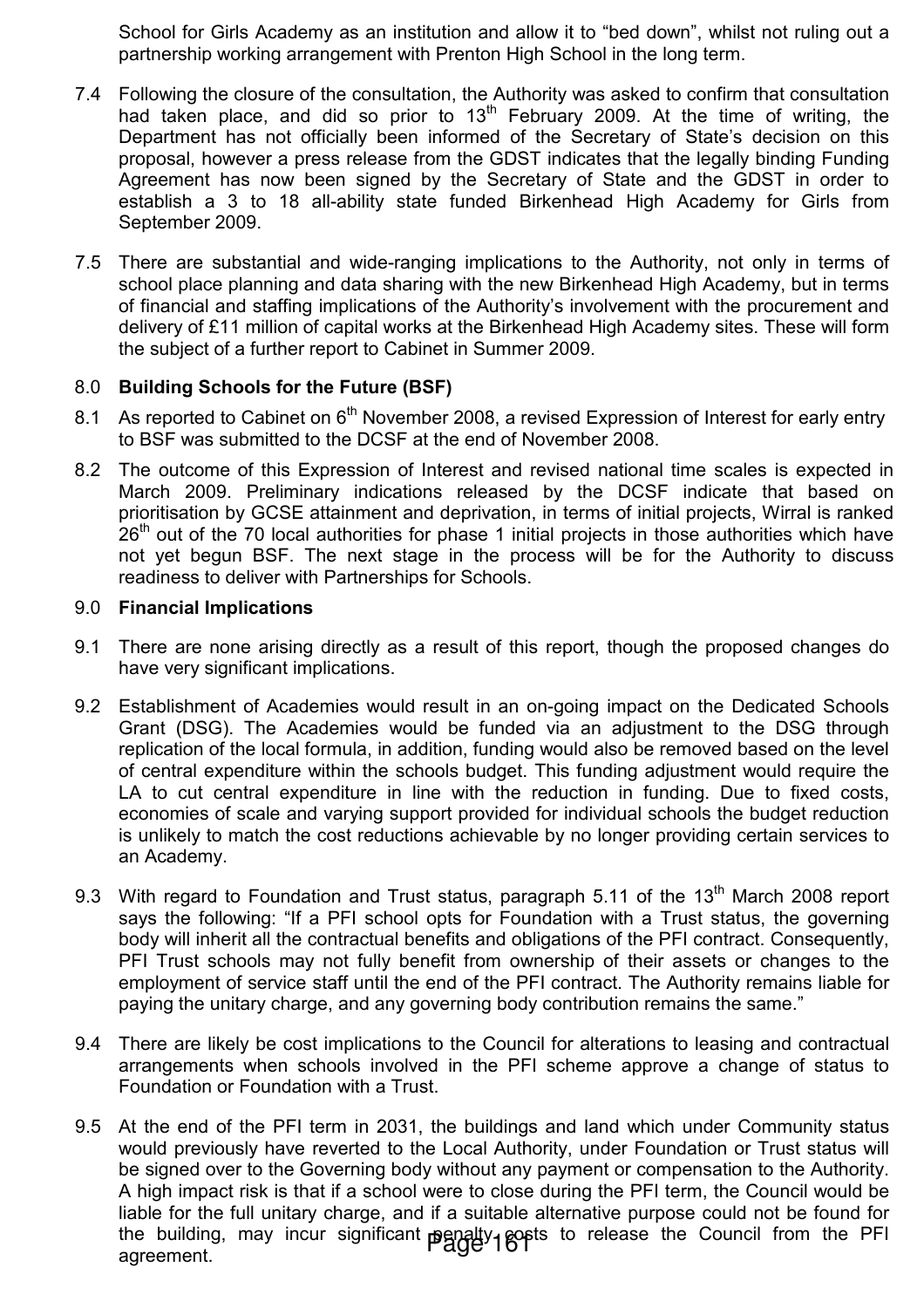- 9.6 Academies that open in the predecessor school buildings may be entitled to a small additional capital grant to cover costs such as renewed signage and other small capital projects required to open the school as an academy.
- 9.7 Financial and staffing implications of the procurement of capital works at Birkenhead High Academy will be the subject of a further report to Cabinet.

## 10.0 Staffing Implications

- 10.1 There are none arising directly as a result of this report. There are, however, important implications arising out of the proposals and these will be set out in a further report as proposals become more specific.
- 10.2 The staffing implications for the Authority of entering Building Schools for the Future will be significant. Again, this will be the subject of a future report.
- 10.3 In relation to Foundation and Trust schools status, since the Governing body of the school will become the employer of the school's staff, they will acquire additional employment responsibilities and legal commitments, for example, for Health and Safety. In Foundation or Trust PFI schools, the governing body will not be able to directly employ staff providing services under the PFI contract until the end of the contract.

## 11.0 Equal Opportunities Implications

11.1 It is essential to plan school provision across the Authority so that it is both efficient and effective in the interests of all pupils. Consultation will need to address very carefully the impact of any preferred options on pupils which are served by the schools concerned. The consultation option would improve the balance between boys and girls secondary school places in this area, as discussed in section 2 above.

#### 12.0 Community Safety Implications

12.1 Rationalisation and refurbishment of schools allow the most vulnerable accommodation to be removed and other security improvements carried out.

### 13.0 Local Agenda 21 Statement

- 13.1 The provision of efficient and effective education is a vital part of serving local communities; inefficient use of resources is wasteful both in educational and physical resource terms.
- 13.2 New school buildings and extensions are required to achieve a minimum standard of BREEAM energy rating of "Very Good". In order to achieve this, the design of a new Academy building would follow as far as possible the DETR/DCSF guidelines in BB87 for "Energy efficient design of new buildings and extensions for schools and colleges". This includes items such as low-energy electrical fittings, water saving devices and the use of sustainably sourced timber.

### 14.0 Planning Implications

14.1 The relationship between housing development policy and school place provision is a factor in considering surplus place removal. The major regeneration drivers in Birkenhead are the Housing Market Renewal Initiative, with redevelopment proposals in Rock Ferry (Fiveways), Tranmere (Church Road) and North Birkenhead (currently the area to the west of the Laird Street Bus Depot), and Wirral Waters. Although the Wirral Waters proposals aim to provide a significant number of new dwellings in North Birkenhead, this is to be phased over 30-50 years and the annual output of new dwellings from the scheme is projected to peak at 650 in any one year. The Audit Commission says that 100 new houses generates approximately 4 pupils per year group and the Children and Young People's Department believe that this number can be accommodated in the existing and planned provision. Although new house building and conversion in the last 5 years of an anged from 511 (2005/06) to 771 (2007/08) gross across the Borough, the effect of demolitions has reduced this to between 102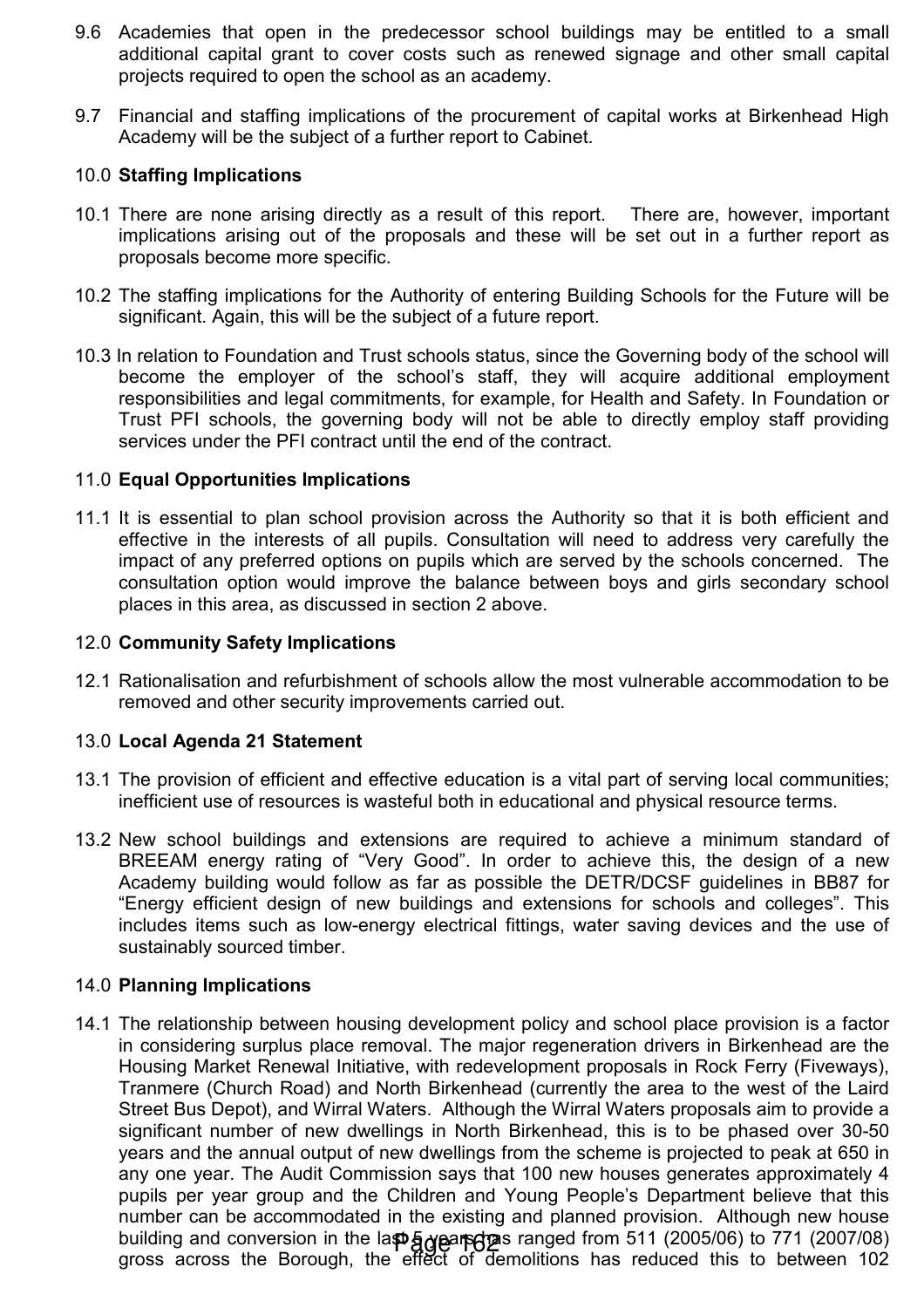(2004/05) and 515 (2007/08) net new dwellings, with no additional demand for new secondary school places. Over this period, when new housing development has been increasingly focused on the east of the Borough in Wallasey and Birkenhead, secondary school rolls have continued to fall due to the decrease in births.

- 15.2 Any proposals after the consultation and decision making process for school re-organisation would be subject to the usual planning processes. Policy L1 of the North West of England Plan – Regional Spatial Strategy to 2021 (RSS) requires local authorities to take account of the views of the local community (including service users) and carry out an assessment of demographic, sporting, recreational, cultural, educational, skills and training and health needs in local communities. Furthermore, they should ensure that accessibility by public transport, walking and cycling is a central consideration.
- 15.3 The development of land designated in the Unitary Development Plan (UDP) as a playing field or the removal of playing fields from community use may be required by these proposals. This could be offset by designating all or part of one of the existing school sites as green space/playing field, and/or by intensifying the use of existing playing fields through improvements.

### The Shaftesbury Playing Field

- 15.4 The Shaftesbury Playing Field site (including the pavilion, Shaftesbury Youth Club and sports hall) is shown on the Council's adopted Unitary Development Plan as a sports ground under Proposal RE6/18, whilst the adjoining Borough Road Playing Field is shown as RE6/17. Within the UDP these two sites were subject to Policy RE5, but this has now been deleted and development proposals on all playing fields are now subject to national planning policy for playing fields in Planning Policy Guidance Note 17 (PPG17, July 2002). This requires consultation with Sport England on developments that affect land used as playing fields and states that local authorities should give very careful consideration to any planning application involving development on playing fields.
- 15.5 PPG17 states that planning permission for such development that involves playing fields should not be allowed unless:
	- (i) the proposed development is ancillary to the use of the site as a playing field (e.g. new changing rooms) and does not adversely affect the quantity or quality of pitches and their use;
	- (ii) the proposed development only affects land which is incapable of forming a playing pitch (or part of one);
	- (iii) the playing fields that would be lost as a result of the proposed development would be replaced by a playing field or fields of equivalent or better quantity or quality and in a suitable location; or
	- (iv) the proposed development is for an outdoor or indoor sports facility of sufficient benefit to the development of sport to outweigh the loss of the playing field.
- 15.6 Development of the Shaftesbury Playing Field for a new school would impact strongly on the integrity of the playing field and any proposal should be subject to criterion (iii) above in that the lost playing field should be replaced in another suitable location. PPG17 defines suitable location and equivalent benefit as;

"At least as accessible to current and potential new users, and at least equivalent in terms of size, usefulness, attractiveness and quality. Wherever possible, the aim should be to achieve qualitative improvements to open spaces, sports and recreational facilities."

Criterion (iv) of PPG17 may be addressed if existing facilities are improved so as to provide for more intensive use to compensate for the loss of the original facilities. This approach would be subject to consultation wit Ragoert England and should be carefully considered, particularly if it would involve development (such as floodlighting) which might be detrimental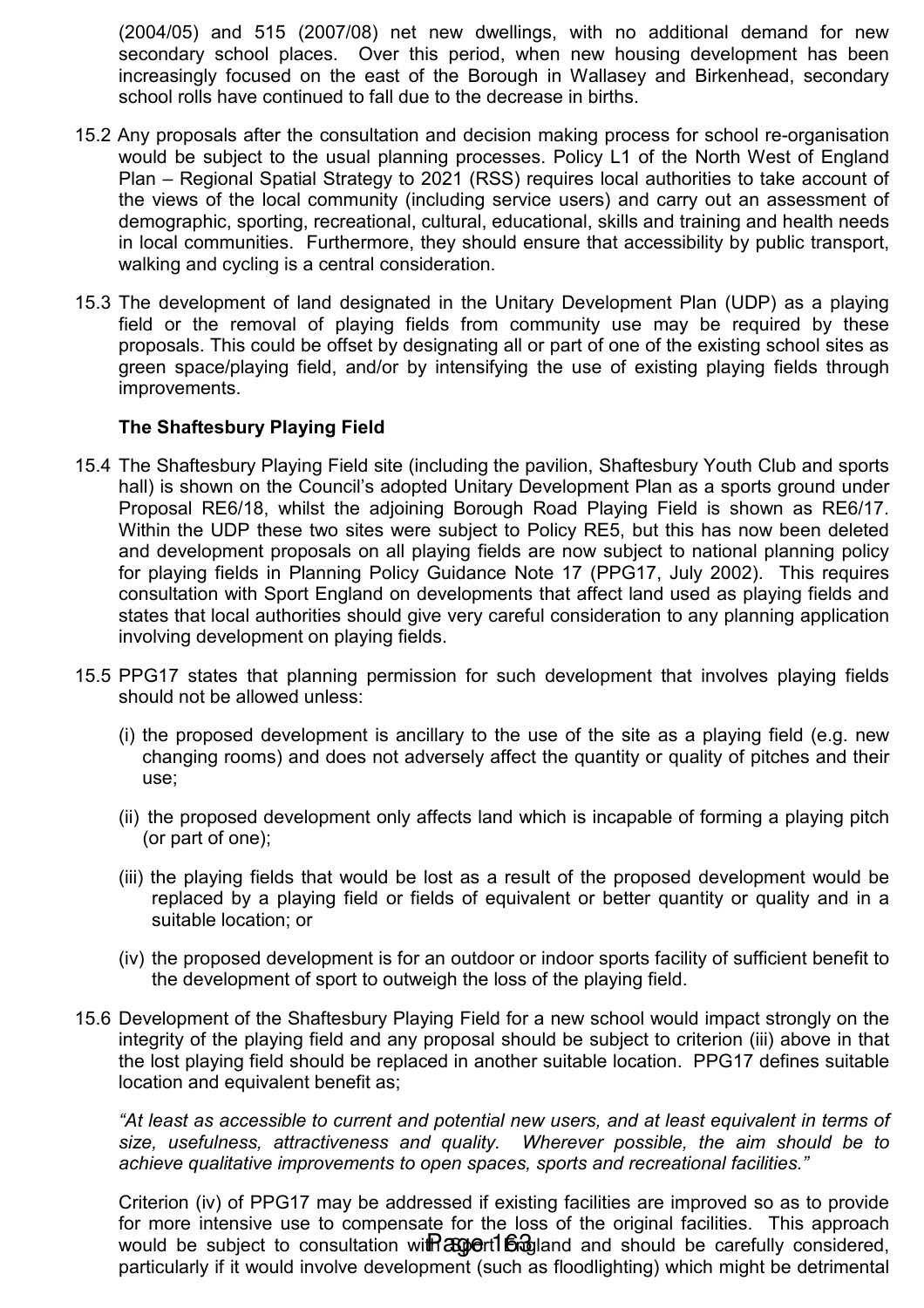to the amenities of adjoining residents.

15.7 PPG17 recommends that local authorities prepare an assessment of need for open space, sport and recreation (including playing fields). Whilst a study was carried out in support of the UDP, this pre-dated PPG17 and requires updating to take account of changes in population structure and the quality of existing provision. The Shaftesbury Playing Field is shown as within an area of open space deficiency in the UDP.

# Rock Ferry High School

- 15.8 The consultation option proposes that Rock Ferry High School would cease to be maintained. The site of the buildings of Rock Ferry High School is shown as within the Primarily Residential Area on the UDP and in principle, if no other factors were to be considered, residential redevelopment would be appropriate. The site lies within the priority area for new development identified in the Council's Interim Planning Policy for New Housing. It is also in the area subject to Policy LCR3 of RSS, which supports new house building, stating that the quality and choice of housing should be expanded, in line with the approach set out in Policy L4 of RSS.
- 15.9 However, subject to the assessment of playing field need and the views of Sport England, it may be necessary to form additional playing fields to compensate for those lost at Shaftesbury Playing Field. The existing Rock Ferry High School playing fields were shown in the UDP as being subject to Policy RE7, although that is now deleted and national policy in PPG17 applies. The assessment of compensatory provision required by PPG17 might suggest the use of the entire existing site of Rock Ferry High School as a replacement for playing space lost at Shaftesbury. Only if an assessment concluded that it was unnecessary to use the site of the existing buildings at Rock Ferry for compensatory provision of playing space, then it may be possible to consider other uses for the built area of the Rock Ferry site. The assessment should also consider whether the existing playing fields adjacent to Rock Ferry High School alone might have the potential to compensate for the Shaftesbury Playing Field. Currently, Rock Ferry High School is not shown as being within an area of open space deficiency in the UDP.

# Ridgeway High School

15.10 Ridgeway High School was shown as a School Playing Field subject to Policy RE7 on the UDP, but this policy has now been deleted and the site is subject to the same national planning policy as the Shaftesbury Playing Field site. Therefore redevelopment outside the existing building envelope that would impact on the playing fields is subject to national policy in PPG17 and notification to Sport England. The Ridgeway site is outside the priority area set out in the Council's Interim Planning Policy for New Housing. The site of Ridgeway High School is not within an area of open space deficiency in the UDP. In any change to the status of Ridgeway High School, the Council would expect to retain usage of the building housing the City Learning Centre.

## 16.0 Anti-Poverty Implications

16.1 The redistribution of funding released by school reorganisation, in combination with the Authority's intention to realign the schools budget to give higher levels of funding to schools with high levels of deprivation, as well as improved accommodation, goes towards raising aspirations and narrowing the attainment gap for vulnerable groups.

## 17.0 Social Inclusion Implications

17.1 School re-organisation and transforming accommodation through the forthcoming Building Schools for the Future programme and other schemes, provides opportunities to promote joint agency work to promote co-ordinated solutions for pupils and their families. There is scope for community participation in the design process of any new school buildings, raising the school's profile within the community<br>164<sup>- Page</sup>

# 18.0 Local Member Support Implications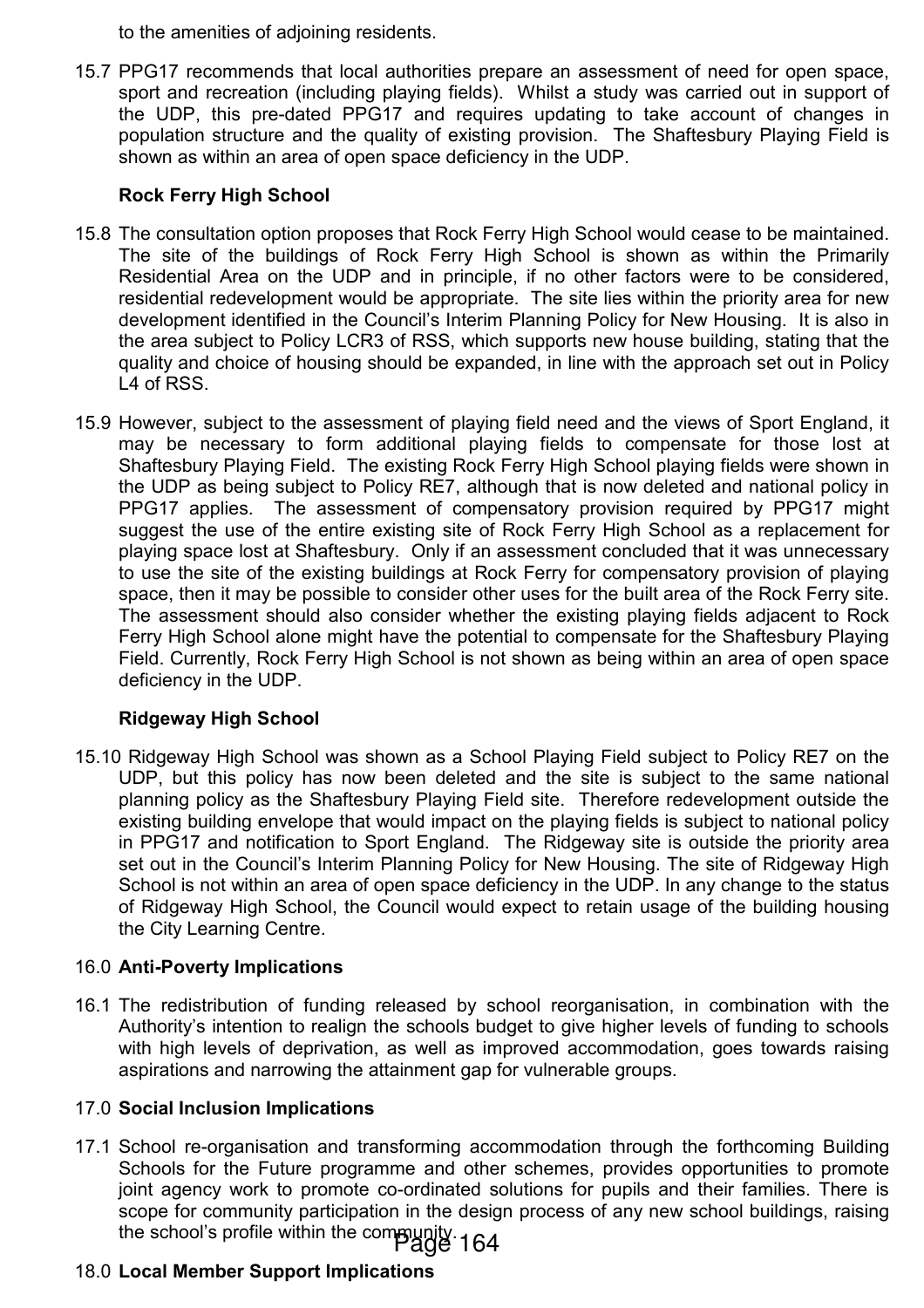- 18.1 School re-organisation and change of status has implications for all Wards.
- 18.2 The three secondary schools in the Phase 1 review area named in relation to the consultation option in this report, Birkenhead High School for Girls and the Wards in which these schools are situated, which are Claughton, Oxton and Rock Ferry.

#### 19.0 Background Papers

Pupil and Capacity data held by the LA

DCSF prospectus for Sponsors and Local Authorities - 400 Academies

 Spielhofer, T., O'Donnell, L., Benton, T., Schagen, S. and Schagen, I. (2002). The Impact of School Size and Single-Sex Education on Performance (LGA Research Report 33). Slough: NFER

 Leonard, D (2007). Single-sex and co-educational secondary schooling: life course consequences?: Full Research Report. ESRC End of Award Report, RES-000-22-1085. Swindon: ESRC

#### 20.0 Recommendations

The Director of Children's Services recommends that:

- (1) Cabinet confirms that the option for consultation on secondary school re-organisation in Birkenhead will comprise the establishment of two 5 form of entry 11 to 16 Academies – one a single sex Academy for boys on a site to be confirmed, and the other a mixed sex Academy on the site of Park High School.
- (2) Discussions take place with Shaftesbury Youth Club regarding possible use of the Shaftesbury Playing Field site and their collaboration with the project.
- (3) The Director is given all necessary authority to formalise agreements with potential sponsors, and to co-operate with OSC and DSCF appointed consultants in relation to the Statement of Intent and Expression of Interest phases of Academy development.
- (4) The Director is authorised to take all necessary steps to ensure the prescribed procedures are followed, including consultations on the closure of predecessor schools, in furtherance of the two Academy option.
- (5) A report including the Expression of Interest is brought to Cabinet in Summer 2009.
- (6) The recent changes of school status are noted.
- (7) A report on the implications of the establishment of the Birkenhead High Academy for Girls from September 2009 is brought to Cabinet in Summer 2009.

### Howard Cooper

Director of Children's Services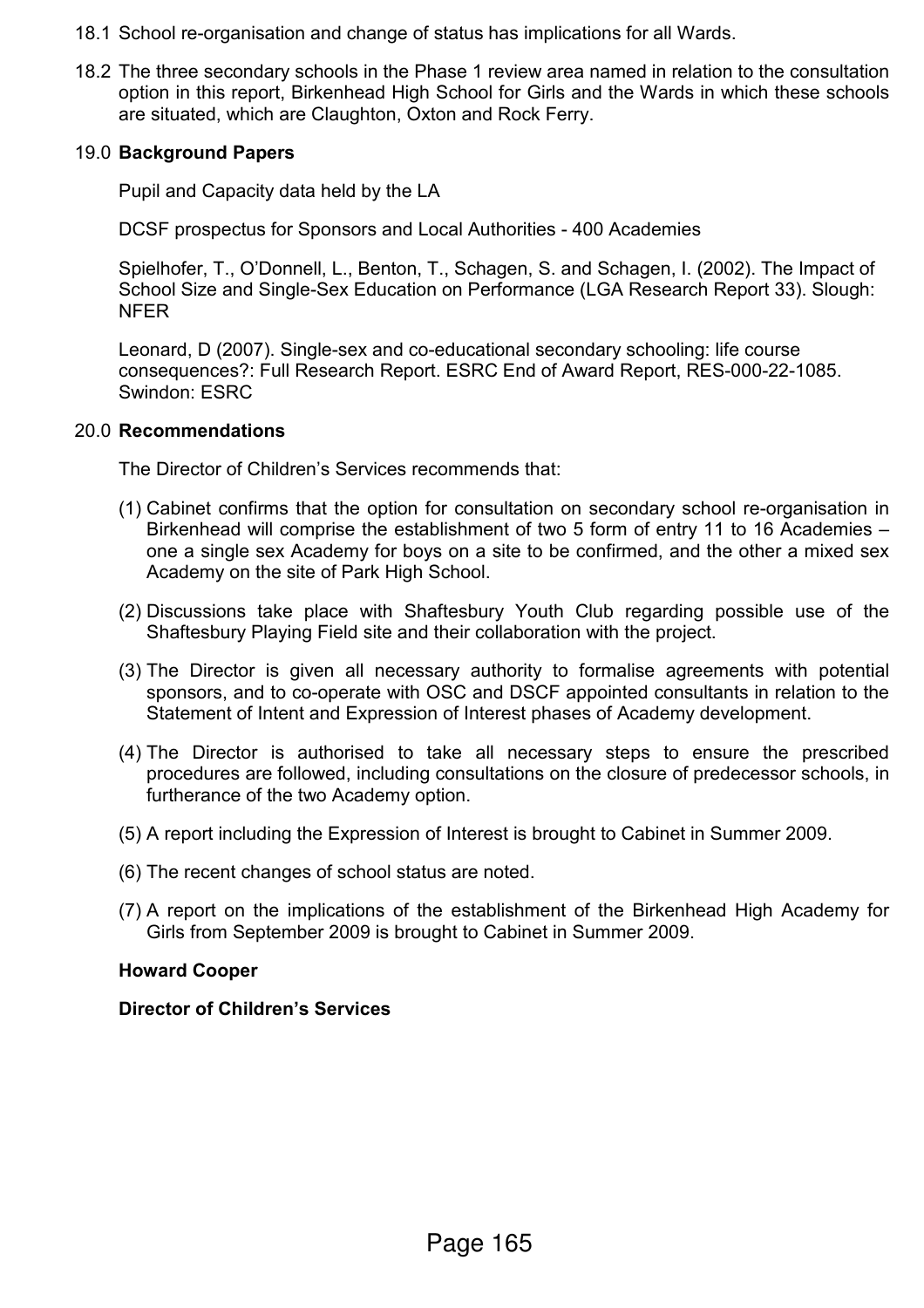# **Thursday, 19 March 2009**

Present: Councillor S Foulkes (Chair) Councillors S Holbrook G Davies P Davies G Gardiner S Kelly M McLaughlin R Moon J Quinn J Stapleton In attendance: Councillors G Ellis JE Green J Hale I Lewis L Rennie G Watt

#### **387 MINUTES**

The minutes of the last meeting had been printed and published.

Resolved: That the minutes be approved and adopted.

#### **388 DECLARATIONS OF INTEREST**

The members of the Cabinet were invited to consider whether they had a personal or prejudicial interest in connection with any of the items on the agenda and, if so, to declare it and state the nature of such interest. The following declarations were made:

All Members of the Cabinet declared a personal interest in Minute 407 (Asset Management Update) due to membership of Joint Management Committee(s) and/or a user of services;

Councillor Stuart Kelly – a personal interest in Minute 403 (Raising Expectations: Enabling the system to deliver machinery of Government changes) due to his employment;

Councillor Simon Holbrook – a personal interest in Minute 416 (Carbon Reduction Commitment) due to his employment;

Councillor Steve Foulkes – a prejudicial interest in Minute 392 (Interim Planning Policy for New Housing Development) due to his employment;

Councillor Phil Davies – a personal interest in Minute 393 (Working Wirral – Working Neighbourhoods Fund) due to his membership of Wirral Metropolitan College Governing Body and as a non-executive director of Wirral PCT, a personal interest in Minute 401 (Area Youth Forum Awards – Recommendations for funding 2008/9) due to his membership of Charing Cross Youth and Community Centre Joint Management Committee, and a personal interest in Minute 402 (Delivering Improved outcomes for vulnerable children, informed by the Children's Social Care review) due to his membership of the Board of Tranmere Together;

Councillor George Davies – a personal interest in Minute 391 (Secondary School Review: amended consultation options for Phase 1 schools and school status update) due to his membership of governing bodies of schools mentioned within the report and a personal interest in Minute 393 (Working Wirral – Working Neighbourhoods Fund) due to his membership of Wirral Society for the Blind and partially sighted;